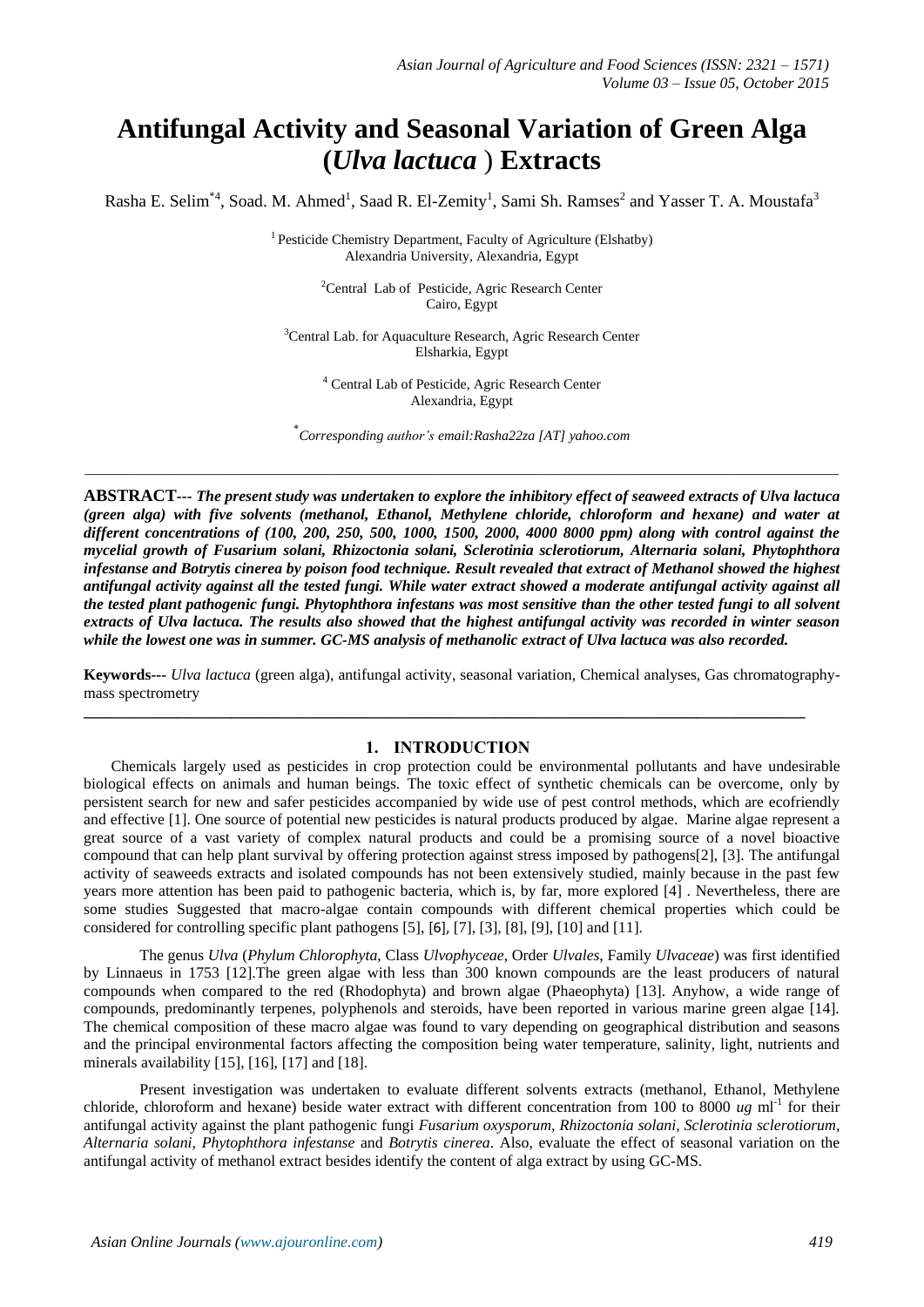## **2. MATERIALS AND METHODS**

#### **2.1 Collection and identification of algal material**

 Samples of *Ulva lactuca* (green alga) were collected monthly from September 2012 to September 2013 from Abu-Qir and El-Kalaa of Alexandria, where this alga predominates on the Mediterranean coast of Egypt. Samples were air dried under shade for 2 weeks, the dried algal material was ground. The alga was identified according to [19].

#### **2.2 Preparation of alga extracts:**

Solvent extract: According to [20], the powdered alga was extracted successively with methanol, Ethanol, Methylene chloride, chloroform and hexane using Soxhlet apparatus. After 6 hours of extraction the solvents were evaporated from crude extract by rotary evaporator.

## **2.3 Water extract:**

100g of powdered seaweed was mixed with distilled water in the ratio of 1:10 ratio and autoclaved at 150 lb pressure for 1hour. The extract was filtered immediately through a muslin cloth. Then the extract was concentrated by rotary evaporator at 60ºc, then measured, labeled and stored in bottles which were kept in a refrigerator. This extract was taken as 100% seaweed concentrate (SWC) described by [21].

## **2.4 Fungi**

The six plant pathogenic fungi species used *Fusarium solani, Rhizoctonia solani, Sclerotinia sclerotiorum, Alternaria solani, Phytophthora infestanse* and *Botrytis cinerea* were obtained from the Fungicide Bioassay Laboratory, Department of Pesticide Chemistry, Faculty of Agriculture, Alexandria University. The fungi were maintained during the course the experiments on potato dextrose agar medium at 25ºC.

## **2.4.1 Antifungal assay**

The antifungal activity of alga extracts was tested using the radial growth technique method [22]. Appropriate volumes of the stock solutions of the alga extracts either in dimethyl sulfoxide (DMSO) for solvent extracts or in distilled water for water extracts were added to molten nutrient agar (potato dextrose agar Medium, PDA) to obtain range of concentrations (100, 200, 250, 500, 1000, 1500, 2000, 4000 and 8000  $\mu$ g ml<sup>-1</sup>) immediately before pouring into the Petri dishes (9.0 cm in diameter) at 40-45ºC. Each concentration was tested in triplicate. Parallel controls were maintained with DMSO mixed with PDA. The discs of mycelial felt (0.5 cm diameter) of the plant pathogenic fungi, taken from 8day-old cultures on PDA plates, were transferred aseptically to the centre of Petri dishes. The treatments were incubated at 25ºC in the dark. Colony growth diameter was measured after the fungal growth in the control treatments had completely covered the Petri dishes. Percentage of mycelial growth inhibition was calculated from the formula: Mycelial growth inhibition =  $[(DC-DT)/DC] \times 100$  [23], where DC and DT are average diameters of fungal colony of control and treatment, respectively. The concentration of extract that inhibiting the fungi mycelial growth by 50% ( $EC_{50}$ ), was determined by a linear regression method [24].

## **2.5 Seasonal variation of methanol algae extract.**

All Samples of *Ulva lactuca* (green alga) were distributed into four Seasons, Autumn (season 1, Septmeber-December), Winter (season 2, December-March), Spring (season 3, March-June), and Summer (season 4, June-September). Every season was evaluated for its antifungal activity as mentioned above.

## **2.6 Chemical analyses**

Gas chromatography- mass spectrometry was used for Identification of crude extract. The GC–MS were performed in electronic impact ionization mode using a Varian GC (CP-3800) interfaced with a Varian 1200L single quadrupole mass spectrometer. The GC was equipped with a DB-5 column (30 m = 0.25 mm i.d.; Agilent, Santa Clara, CA). The carrier gas was ultra-high purity He. The injector and detector temperatures were maintained at 300°C. Samples  $(1\mu)$ ) were injected in split  $(1:15)$  mode, and the oven program was identical to that of the GC-FID analysis. Ion source and transfer line were kept at  $300^{\circ}$ C.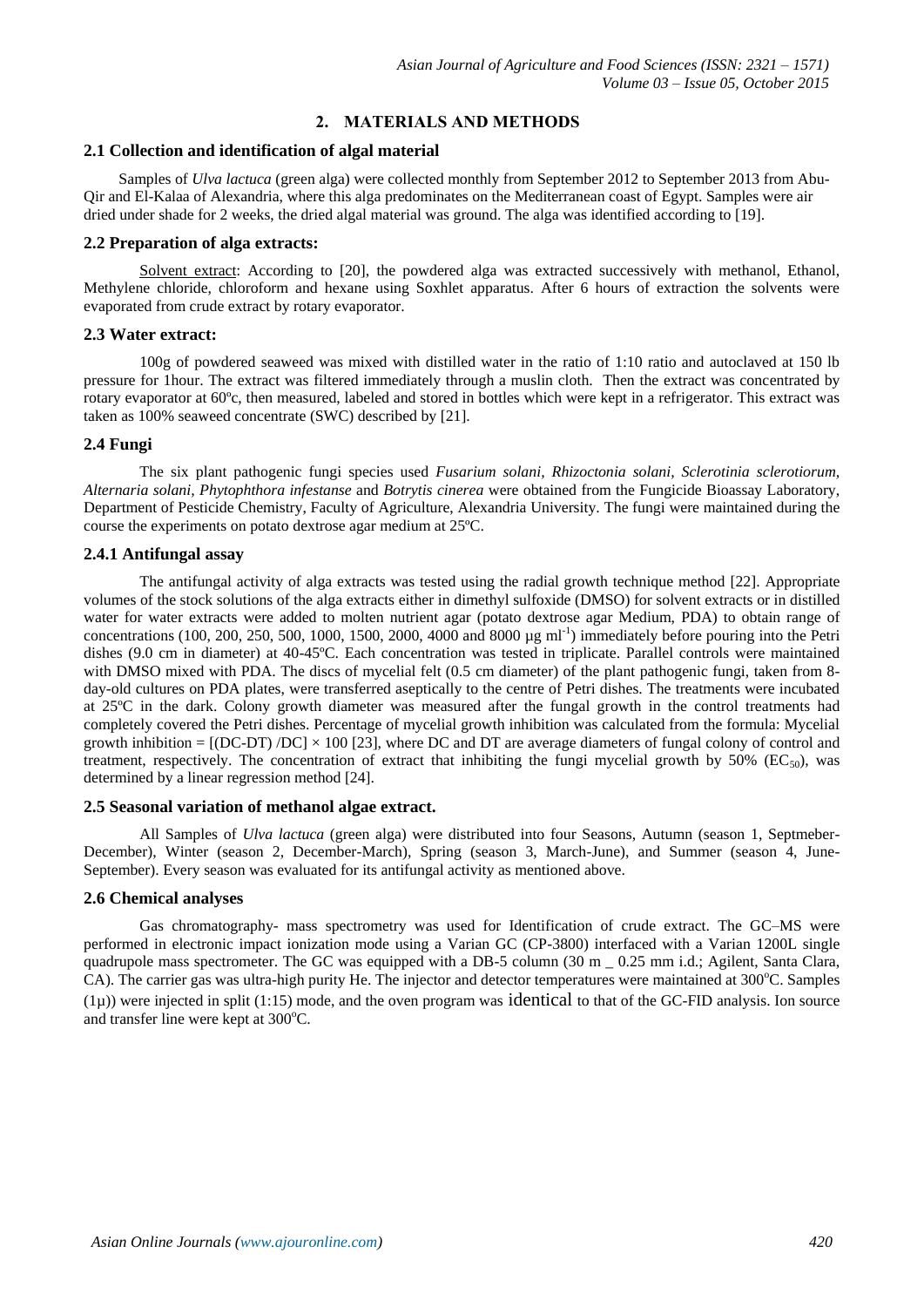# **3. RESULTS AND DISCUSSION**

## **3.1 Antifungal activity of** *Ulva lactuca* **extracts**

## **3.1.1 Solvents extracts.**

The antifungal activities of methanol, Ethanol, Methylene chloride, chloroform and hexane extracts of *Ulva lactuca* in terms of radial growth inhibition are summarized in Table 1, 2 and table 3. Methanol extract of *Ulva lactuca* showed the highest antifungal activity against all the tested fungi especially *Phytophthora infestans*, *Sclerotinia sclerotioru* and Alternaria solani with  $EC_{50}$  values of 1149, 1225 and 1330  $\mu$ g ml<sup>-1</sup>, respectively. Methylene chloride extract exhibited the strongest antifungal effect against *Phytophthora infestans* with EC<sub>50</sub> values of 891 µg ml<sup>-1</sup>. *Phytophthora infestans* was most sensitive than the other tested fungi to all solvent extracts of *Ulva lactuca*. Chloroform extract of *Ulva lactuca* showed weaker antifungal activity against all the tested fungi. Concerning to the effect of ethanol extract, it gave a moderate effect against most of the tested fungi while it was the most effective one against *Botrytis cinerea* with EC<sub>50</sub> value of 1017.8 µg ml<sup>-1</sup>. The same conclusion was reported for the ethanol extract of the seaweed Sargassum *myricocystum* the plant pathogenic fungi *Colletotrichum falcatum* [11]. Our results showed low antifungal activity of all the solvents extracts against the plant pathogenic fungi *Fusarium solani* in all tested concentration except methanol extract which gave a moderate toxicity against this fungi with  $EC_{50}$  values of 3441  $\mu$ g ml<sup>-1</sup>, the same result was also recorded against *Fusarium oxysporum* [10]and [11].Most of the results obtained supported by many of the previous research on [25], [8] and [26] Also [27] reported that *Ulva lactuca* methanol and ethanol extracts had antifungal activity against *Aspergillus niger, Penicillium digitatum* and *Rizoctonia solani*. Hexane, chloroform and methanol extracts of of *Ulva lactuca* and *Ulva Fasciata* inhibited the growth of *F. oxysporum f. sp. Vasinfectum* [28].

**Table (1):** Fungicidal activity of methanol and ethanol extracts of green alga (*Ulvalactuca*against six plant pathogenic fungi.

| <b>Fungus</b>           | $EC_{50}$                 | 95%                     | <b>Confidence limits</b> | <b>Slope</b> |  |  |  |
|-------------------------|---------------------------|-------------------------|--------------------------|--------------|--|--|--|
|                         | $(\mu g \text{ ml}^{-1})$ | <b>Upper</b>            | Lower                    |              |  |  |  |
|                         |                           | <b>Methanol extract</b> |                          |              |  |  |  |
| Phytophthorainfestans   | 1149                      | 1391                    | 950                      | 1.2          |  |  |  |
| Alternariasolani        | 1330                      | 1651                    | 1072                     | 1.1          |  |  |  |
| Sclerotiniasclerotiorum | 1225                      | 1432                    | 1048                     | 1.5          |  |  |  |
| Botrytis cinerea        | 2210                      | 2767                    | 1331                     | 1.3          |  |  |  |
| Rhizocotoniasolani      | 6308                      | 11170                   | 3584                     | 0.8          |  |  |  |
| Fusariumsolani          | 3441                      | 5188                    | 2291                     | 0.88         |  |  |  |
|                         | <b>Ethanol</b> extract    |                         |                          |              |  |  |  |
| Phytophthorainfestans   | 6382.3                    | 15975.1                 | 2584.8                   | 0.7          |  |  |  |
| Alternariasolani        | 2184.3                    | 3601.4                  | 1332.2                   | 0.76         |  |  |  |
| Sclerotiniasclerotiorum | 2081                      | 2866.5                  | 1514.3                   | 1.2          |  |  |  |
| Botrytis cinerea        | 1017.8                    | 1265.8                  | 819.1                    | 1.2          |  |  |  |
| Rhizocotoniasolani      | 5734                      | 11006.9                 | 3005.2                   | 1.06         |  |  |  |
| Fusariumsolani          | > 8000                    |                         |                          |              |  |  |  |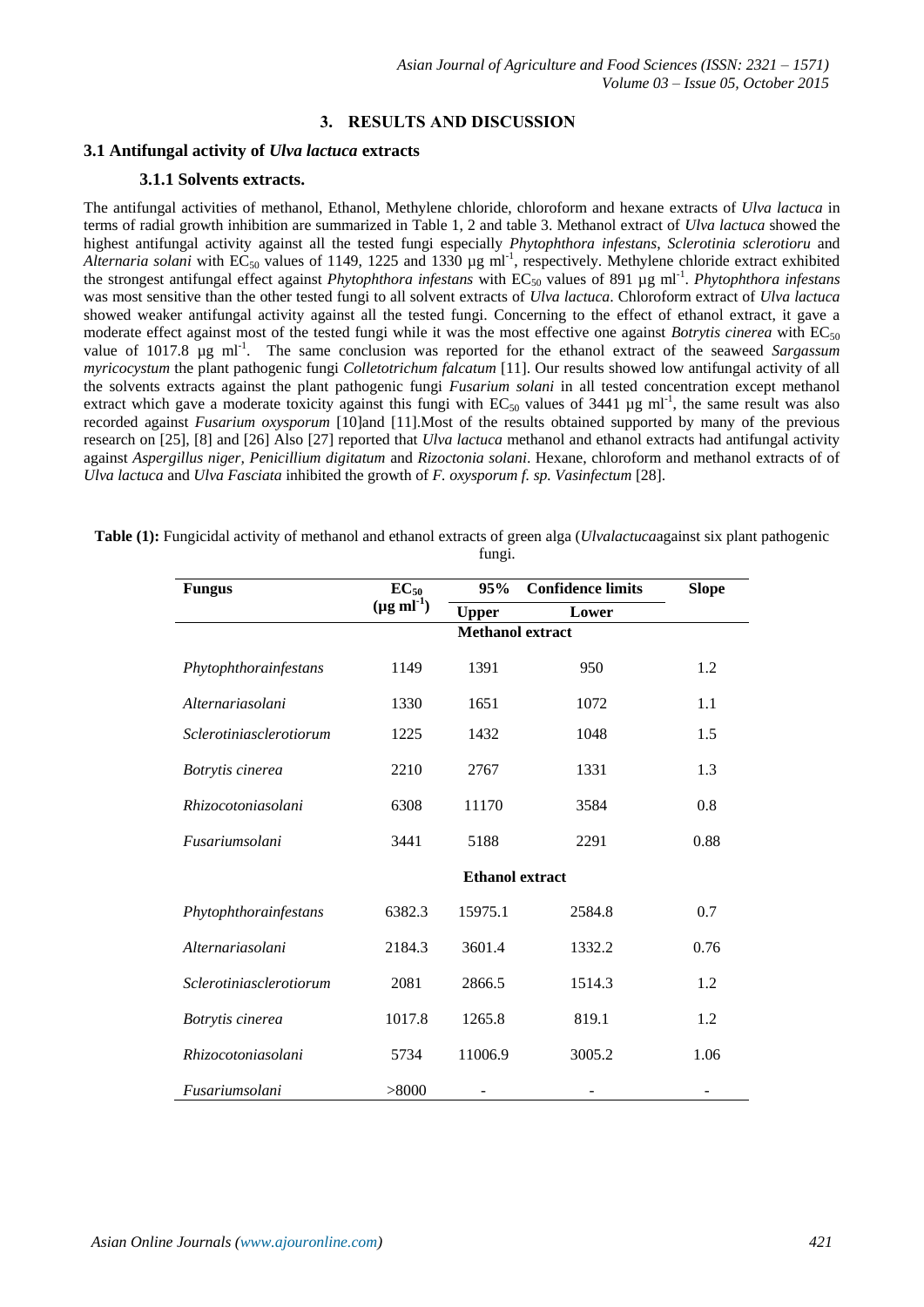| <b>Fungus</b>           | $EC_{50}$<br>$(\mu g \text{ ml}^{-1})$ | 95%                       | Confidence<br>limits              | <b>Slope</b> |
|-------------------------|----------------------------------------|---------------------------|-----------------------------------|--------------|
|                         |                                        | <b>Upper</b>              | Lower                             |              |
|                         |                                        |                           | <b>Methylene chloride Extract</b> |              |
| Phytophthorainfestans   | 891                                    | 1084                      | 732.4                             | 1.3          |
| Alternariasolani        | 5170.9                                 | 10391                     | 2593.5                            | 0.87         |
| Sclerotiniasclerotiorum | 6710                                   | 15028                     | 3025                              | 0.86         |
| Botrytis cinerea        | 2733.1                                 | 3866                      | 1935.9                            | 1.3          |
| Rhizocotoniasolani      | 4161.4                                 | 7188                      | 2421.1                            | 1.03         |
| Fusariumsolani          | > 8000                                 |                           |                                   |              |
|                         |                                        | <b>Chloroform extract</b> |                                   |              |
| Phytophthorainfestans   | > 8000                                 |                           |                                   |              |
| Alternariasolani        | 6319                                   | 11933.8                   | 3358.7                            | 1.4          |
| Sclerotiniasclerotiorum | > 8000                                 |                           |                                   |              |
| Botrytis cinerea        | 7839.42                                | 18121                     | 3423.6                            | 0.9          |
| Rhizocotoniasolani      | > 8000                                 |                           |                                   |              |
| Fusariumsolani          | > 8000                                 |                           |                                   |              |

**Table (2):** Fungicidal activity of methylene chlorideand chloroform extracts of green alga (*Ulvalactuca***)** against six plant pathogenic fungi

 **Table (3):** Fungicidal activity of hexane extract of green alga (*Ulvalactuca***)**againstsix plant pathogenic fungi.

| <b>Fungus</b>                | $EC_{50}$<br>$(\mu g \text{ ml}^{-1})$ | 95%          | Confidence<br>limits  | <b>Slope</b> |  |  |
|------------------------------|----------------------------------------|--------------|-----------------------|--------------|--|--|
|                              |                                        | <b>Upper</b> | Lower                 |              |  |  |
|                              |                                        |              | <b>Hexane Extract</b> |              |  |  |
| Phytophthorainfestans        | 2933                                   | 5011.5       | 1726.7                | 0.84         |  |  |
| Alternariasolani             | 3983.9                                 | 7069.5       | 2258.1                | 0.9          |  |  |
| Sclerotiniasclerotiorum      | 1458.2                                 | 1788.95      | 1189.6                | 1.5          |  |  |
| Botrytis cinerea             | 3072.2                                 | 4294.1       | 2201.5                | 1.6          |  |  |
| <i>Rhizocotoniasolani</i>    | > 8000                                 |              |                       |              |  |  |
| <i><b>Fusariumsolani</b></i> | 4356.3                                 | 8340.9       | 2292.18               | 0.8          |  |  |

## **3.1.2Water extract**

Water extract showed a moderate antifungal activity against all the tested plant pathogenic fungi while it gave a highly antifungal action against *Phytophthora infestans* and *Fusarium solani* with EC<sub>50</sub> values of 1382.1 and 2222.8 µg ml<sup>-1</sup>, respectively, (table 4). Our results in this point were supported by the results of [29], [9] and [3]. In general, using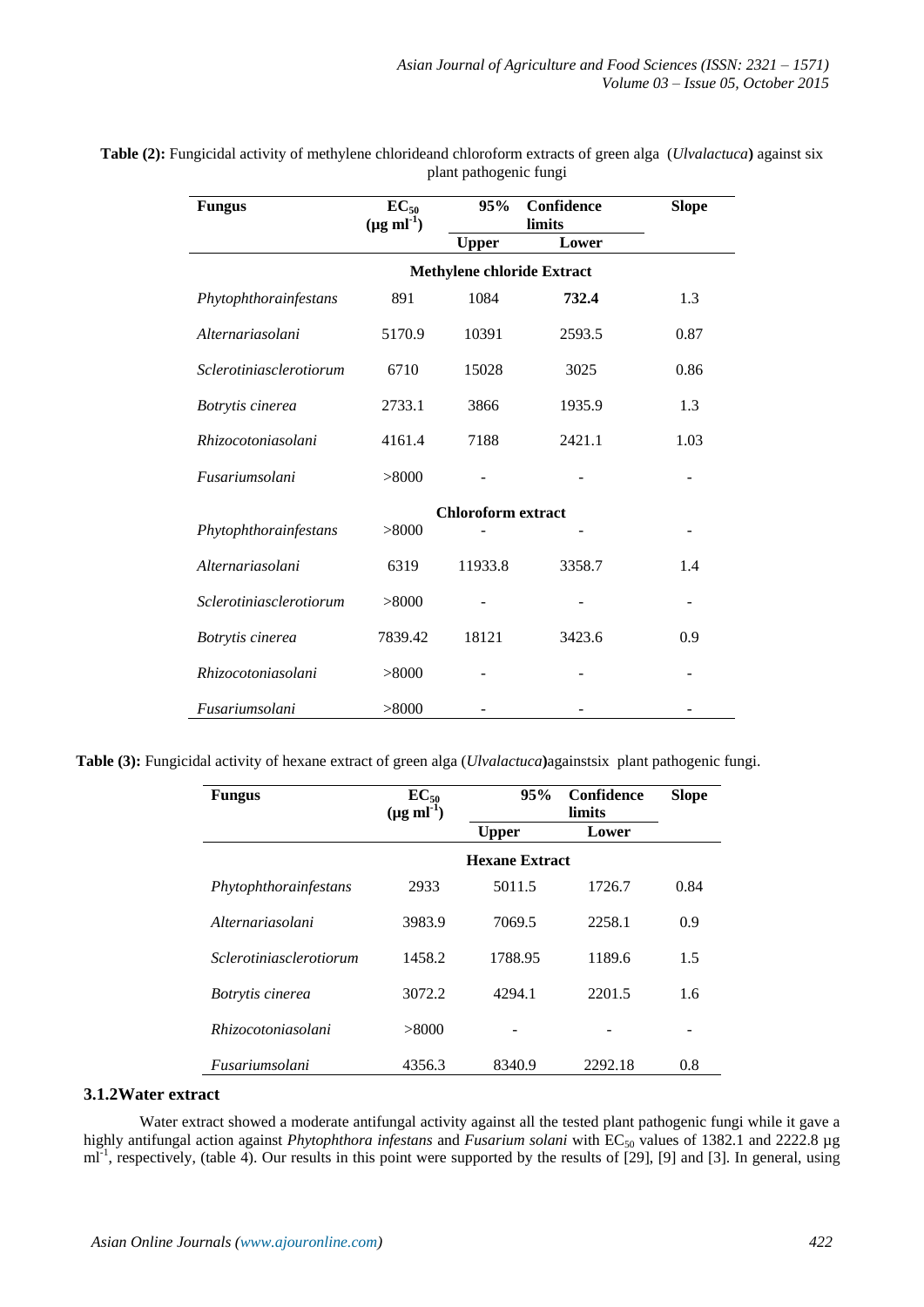organic solvents are able to extract a large quantity of lipophilic compounds (glycolipid, phenolic terpenoids, unsaturated-fatty acids and hydroxylated unsaturated-fatty acids), [30].

| <b>Fungus</b>                  | $EC_{50}$                 | 95%           | <b>Confidence limits</b> |      |
|--------------------------------|---------------------------|---------------|--------------------------|------|
|                                | $(\mu g \text{ ml}^{-1})$ | <b>Upper</b>  | Lower                    |      |
|                                |                           | Water extract |                          |      |
| Phytophthorainfestans          | 1382.1                    | 1670.5        | 1144.3                   | 1.6  |
| Alternariasolani               | 4917.3                    | 9059.4        | 2684.6                   | 1.00 |
| <i>Sclerotiniasclerotiorum</i> | > 8000                    |               |                          |      |
| Botrytis cinerea               | 3961.7                    | 6261.9        | 2514.1                   | 1.3  |
| <i>Rhizocotoniasolani</i>      | 2222.8                    | 3205.5        | 1545.6                   | 1.00 |
| Fusariumsolani                 | 7926.7                    | 22125.5       | 2885.3                   | 0.7  |

**Table (4):** Fungicidal activity of water extract of green alga (*Ulva lactuca***)** against six plant pathogenic fungi.

### **3.2 Seasonal variation and antifungal activity of methanol alga extract**

Seaweeds are exposed to seasonal variations of abiotic factors that influence their metabolic responses (photosynthesis and growth rates) and Levels of proximate constituents [31]. Concerning to the antifungal activity of methanol extract during the four seasons, the results in table (5) and Figure (1) showed that the highest antifungal activity was recorded in winter season while the lowest one was in summer. Our results in this point were in-agreement with [32] who observed the seasonal variation in antimicrobial activity of *Ulva pertusa* against *Gardnerella vaginalis*, and showed no activity during summer and autumn, and showed antibacterial activity from winter to spring. Also, [18] who found that bromophenol at high level was recorded in January to May and drastically decreased after that. Also, [33] observed good growth and high content of polysaccharides content of *Ulva Fasciata Delile* during September to March and rest of season was unfavorable for the growth of the plant. The protein content of red seaweeds, *Catenella repens* showed highly seasonal variation with higher values during November, [34], [35] recorded the highest antibacterial activity from the crude extracts of seaweeds collected during monsoon (November) and post-monsoon (February), whereas seaweeds collected during summer and pre-monsoon (August) showed low antibacterial activity. Our results showed that *Phytophthora infestans* was the most sensitive fungi to the methanol extract in all the four seasons while, *Rizoctonia solani* was the least one with  $EC_{50}$  values of 887 and >8000  $\mu$ g ml<sup>-1</sup>, respectively (table 5).

|  | Table (5):Seasonal variation and antifungal activity of methanol alga extract. |  |  |
|--|--------------------------------------------------------------------------------|--|--|

| <b>Fungus</b>             | $EC_{50}$                 | 95%<br><b>Confidence limits</b> |       | Slope |
|---------------------------|---------------------------|---------------------------------|-------|-------|
|                           | $(\mu g \text{ ml}^{-1})$ | <b>Upper</b>                    | Lower |       |
|                           |                           | Winter                          |       |       |
| Phytophthorainfestans     | 887                       | 1065                            | 738   | 1.33  |
| Alternariasolani          | 951                       | 1795                            | 1274  | 1.3   |
| Sclerotiniasclerotiorum   | 979                       | 1146                            | 789   | 1.28  |
| Botrytis cinerea          | 1512                      | 1145                            | 837   | 1.5   |
| <i>Rhizocotoniasolani</i> | 4361                      | 6104                            | 3122  | 0.9   |
| Fusariumsolani            | 1809.3                    | 2192                            | 1493  | 1.2   |
|                           |                           | <b>Spring</b>                   |       |       |
| Phytophthorainfestans     | 1614                      | 1878                            | 1387  | 1.55  |
| Alternariasolani          | 2901                      | 1881                            | 1317  | 1.22  |
| Sclerotiniasclerotiorum   | 1248                      | 3651                            | 2307  | 1.4   |
| Botrytis cinerea          | 1574                      | 1419                            | 1097  | 2.1   |
| <i>Rhizocotoniasolani</i> | > 8000                    |                                 |       |       |
| Fusariumsolani            | 4089                      | 5933                            | 2825  | 0.81  |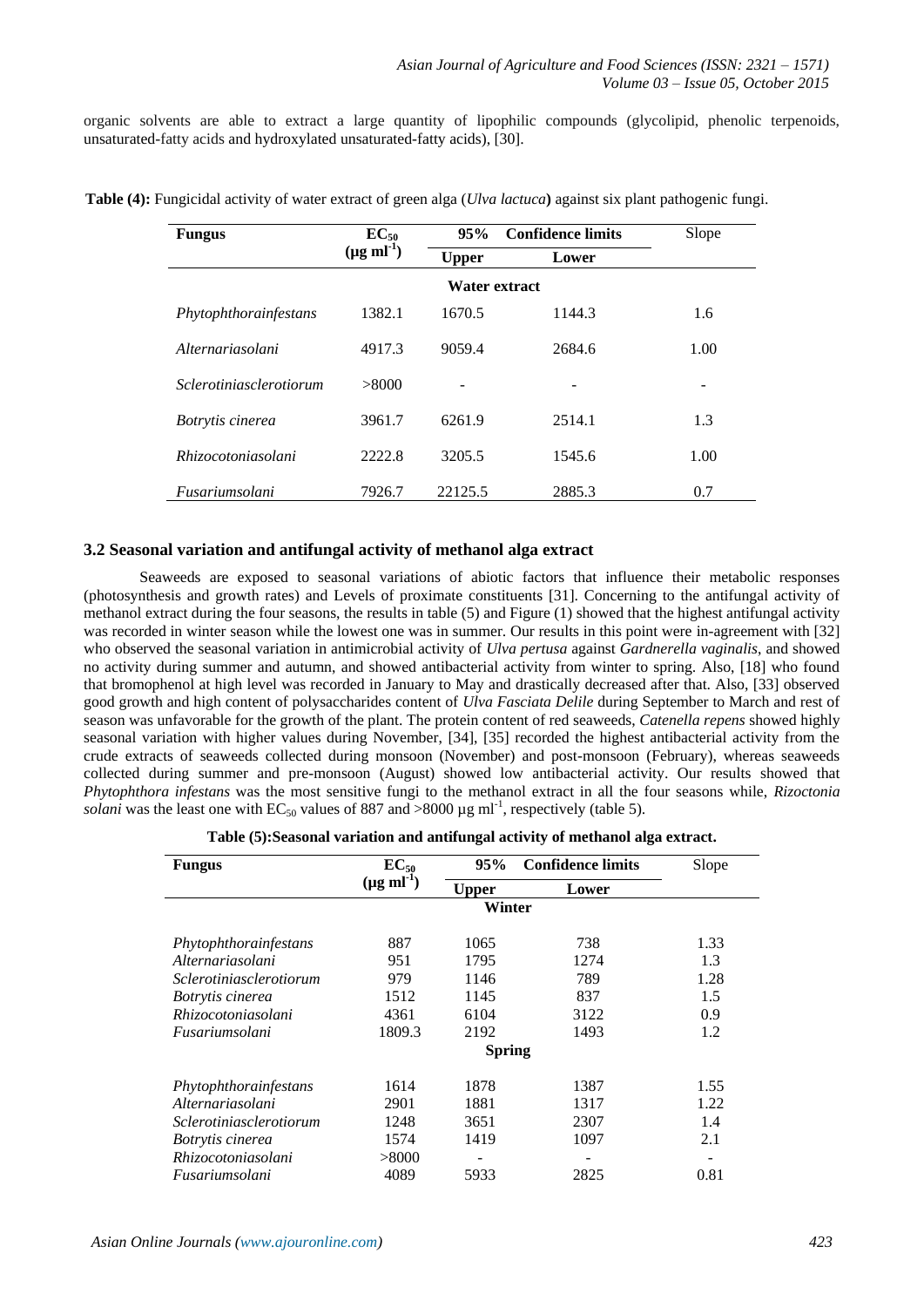|                         |        | Summer |      |      |
|-------------------------|--------|--------|------|------|
| Phytophthorainfestans   | 1413   | 1598   | 1250 | 1.9  |
| Alternariasolani        | 3041   | 3439   | 2658 | 2.2  |
| Sclerotiniasclerotiorum | 1282   | 3931   | 2356 | 1.03 |
| <i>Botrytis cinerea</i> | 3023   | 1498   | 1098 | 1.6  |
| Rhizocotoniasolani      | > 8000 |        |      |      |
| Fusariumsolani          | > 8000 |        |      |      |
|                         |        | Autumn |      |      |
| Phytophthorainfestans   | 1397   | 1675   | 1165 | 1.2  |
| Alternariasolani        | 1581   | 2220   | 1503 | 1.2  |
| Sclerotiniasclerotiorum | 1619   | 1884   | 1327 | 1.3  |
| <i>Botrytis cinerea</i> | 1826   | 1833   | 1431 | 1.9  |
| Rhizocotoniasolani      | > 8000 |        |      |      |

**Figure (1):**Seasonal variation and antifungal activity of methanol alga extract



*Ph. Infestans: Phytophthora infestans, S.S: Sclerotinia sclerotiorum, B.C: Botrytis cinerea, A. solani: Alternaria solani, F. solani: Fusarium oxysporum and R. solani: Rhizoctonia solani.*

## **3.3 GC analysis of methanolic extracts of** *Ulva lactuca***.**

The Spectra of compound were matched with Wiley library. Their structures were identified by percentage similarity values. GC-MS analysis of methanolic extract of *Ulva lactuca* showed that the major compound have twelve peaks indicating the presence of twelve compounds shown in table (6) and figure (2). Antifungal compounds from algae extracts are form a wide range of chemical classes, including indoles, terpenes, acetogenins, phenols, fatty acids and volatile halogenated hydrocarbons [36], [37] and [38] Thus, GC–MS methods were used to analyzed the alga methanol extracts that showed higher antifungal activity from the *ulva lactuca*, mainly fatty acids, lipid ,alkanes, phenols. GC-MS analysis of methanolic extract of *Ulva lactuca* showed phytol (2-hexadecen-1-ol, 3,7,11,15-tretramethyl) and neophytadiene, these results were in-agreement with [36] and identified lipids composition such as Hexadecanoic acid methyl ester, 8 heptadecene and Bis 2(ethyl hexyl) phathalate, these results were also in-agreement with [39], [40] and [27] .fatty acid compound including Palmitic acid and oleic acid agreement with [39], [15], [27] and [41] these compounds have antifungal activity, another compounds identified such as-(-) loliolide;2(4H)-Benzofuranone,5,6,7,7atetrahydro-6hydroxy-4,4,7 trimethyl were also found in the results of [42] and volatile halogenated hydrocarbon such as P-Floro-nitro-benzene was also identified in [43] and [44]. GC- analysis of these extractives revealed the presence of many compounds which know to have antifungal activity. [18] were able to detect 2, 4, 6-tri-bromophenol from the crude extract of *U. lactuca*. Later, 3-*O*-β-D glucopyranosylstigmasta-5,2,5-diene was isolated from the methanol extract of *U. lactuca*, collected from the coast of Alexandria, Egypt<sup>[44]</sup> and [15]. Using High Performance Liquid Chromatography (HPLC), the Chinese group was able to isolate five *nor*-isoprenoids: (3*S*,5*R*,6*S*,7*E*) 3,5,6-trihydroxy-7-megastigmen-9 one (3*R,*5*R,*6*R,*7*E*) 3,5,6-trihydroxy-7-megastigmen-9-one (3*S*,6*R*) 3,6-dihydroxy-4,7-megastigmadien-9-one ,grasshopper ketone ,and isololiolide,, from the methanol extract of *U. lactuca*, collected off the coast of Bohai in China [42]. **In conclusion**, the present results clearly indicate that the extracts of *Ulva lactuca* (green alga) able to affect fungal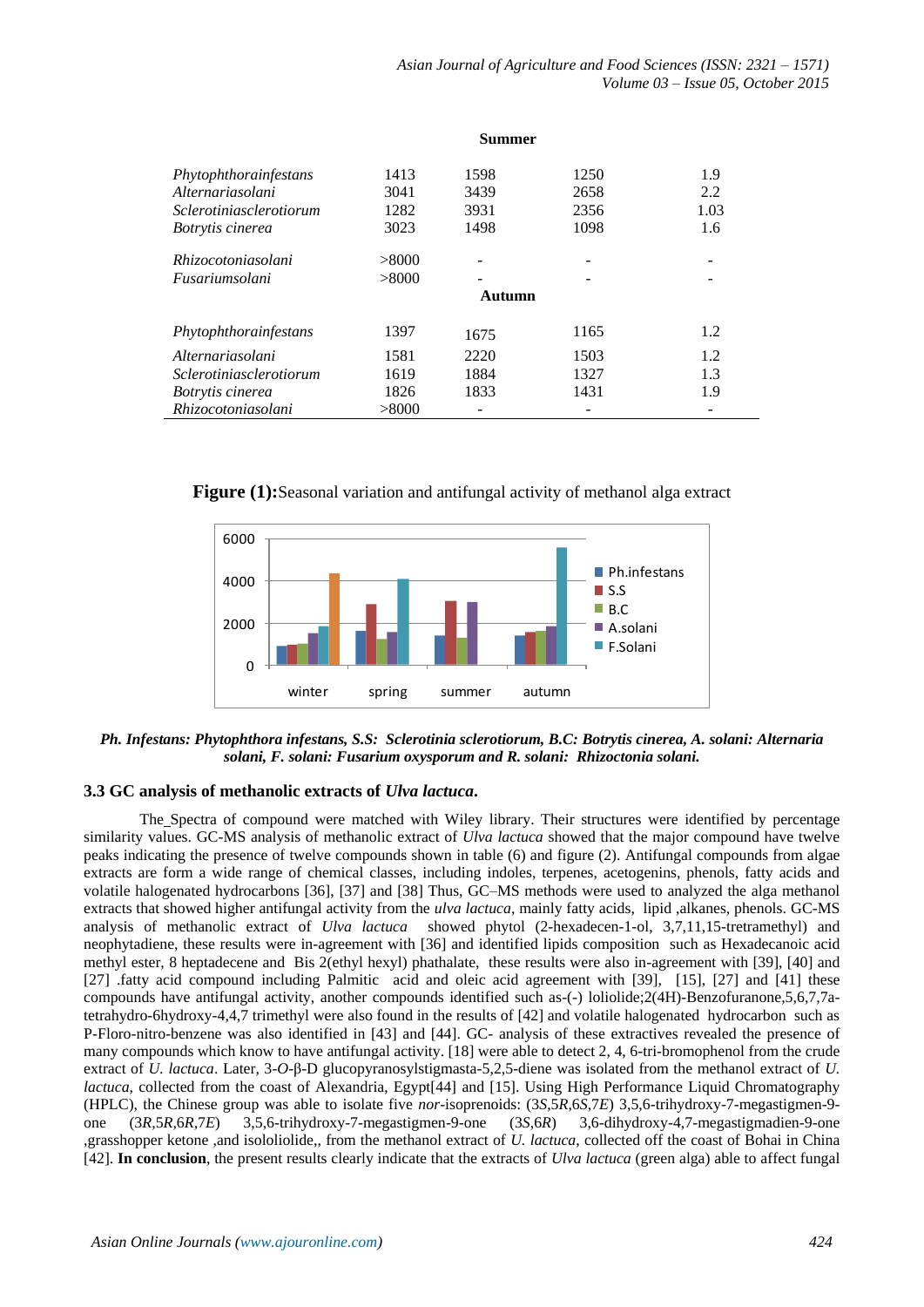growth and their activity is dose- and season- dependent, and it have been identified as a new and rich source of bioactive compounds.

| No             | Compound                                                                                           | M.W | Formula           | RT <sup>a</sup> (min) | Area% |
|----------------|----------------------------------------------------------------------------------------------------|-----|-------------------|-----------------------|-------|
| $\mathbf{1}$   | Palmitic acid                                                                                      | 256 | $C_{16}H_{32}O_2$ | 22.09                 | 23.35 |
| $\overline{2}$ | Hexadecanoic acid methyl ester                                                                     | 270 | $C_{17}H_{34}O_2$ | 21.43                 | 19.16 |
| 3              | P-Floronitrobenzen                                                                                 | 141 | $C_6H_4FNO$       | 20.79                 | 8.41  |
| $\overline{4}$ | 2-Pentadecanone, 6, 10, 14trimethyl                                                                | 268 | $C_{18}H_{36}O$   | 20.42                 | 8.01  |
| 5              | Neophytadiene; 2-6-10<br>trimethyl, 14ethylene-14-<br>pentadecne                                   | 278 | $C_{20}H_{38}$    | 20.32                 | 3.84  |
| 6              | 1,5-cyclodecadiyne                                                                                 | 132 | $C_{10}H_{12}$    | 22.7                  | 3.28  |
| $\tau$         | 8-Heptadecane                                                                                      | 238 | $C_{17}H_{34}$    | 18.9                  | 2.18  |
| 8              | Oleic acid: 9-Octadecenoic acid                                                                    | 282 | $C_{18}H_{34}O_2$ | 24.49                 | 1.98  |
| 9              | $-(-)$ loliolide; $2(4H)$<br>Benzofuranone, 5, 6, 7, 7a-<br>tetrahydro-6hydroxy-4,4,7<br>trimethyl | 196 | $C_{11}H_{16}O$   | 19.88                 | 1.78  |
| 10             | Bis(2-ethylhexyl) phthalate                                                                        | 390 | $C_{24}H_{38}O_4$ | 28.20                 | 1.71  |
| 11             | 3-Buten-2-one, 4-(4-hydroxy-<br>2,2,6trimethyl-7-<br>oxabicyclo[4.1.0] hept-1-yl)                  | 224 | $C_{13}H_{20}O_3$ | 18.58                 | 1.67  |
| 12             | Phytol<br>Isomer; $3, 7, 11, 15$<br>Tetramethyl-2-hexadecen-1-ol                                   | 296 | $C_{20}H_{40}O$   | 23.66                 | 1.51  |

**Table (6):** GC-MS Analysis of the major compound from *Ulva lactuca* extract.

**Figure (2):** GC-MS Analysis of the major compound from *Ulvalactuca* extract

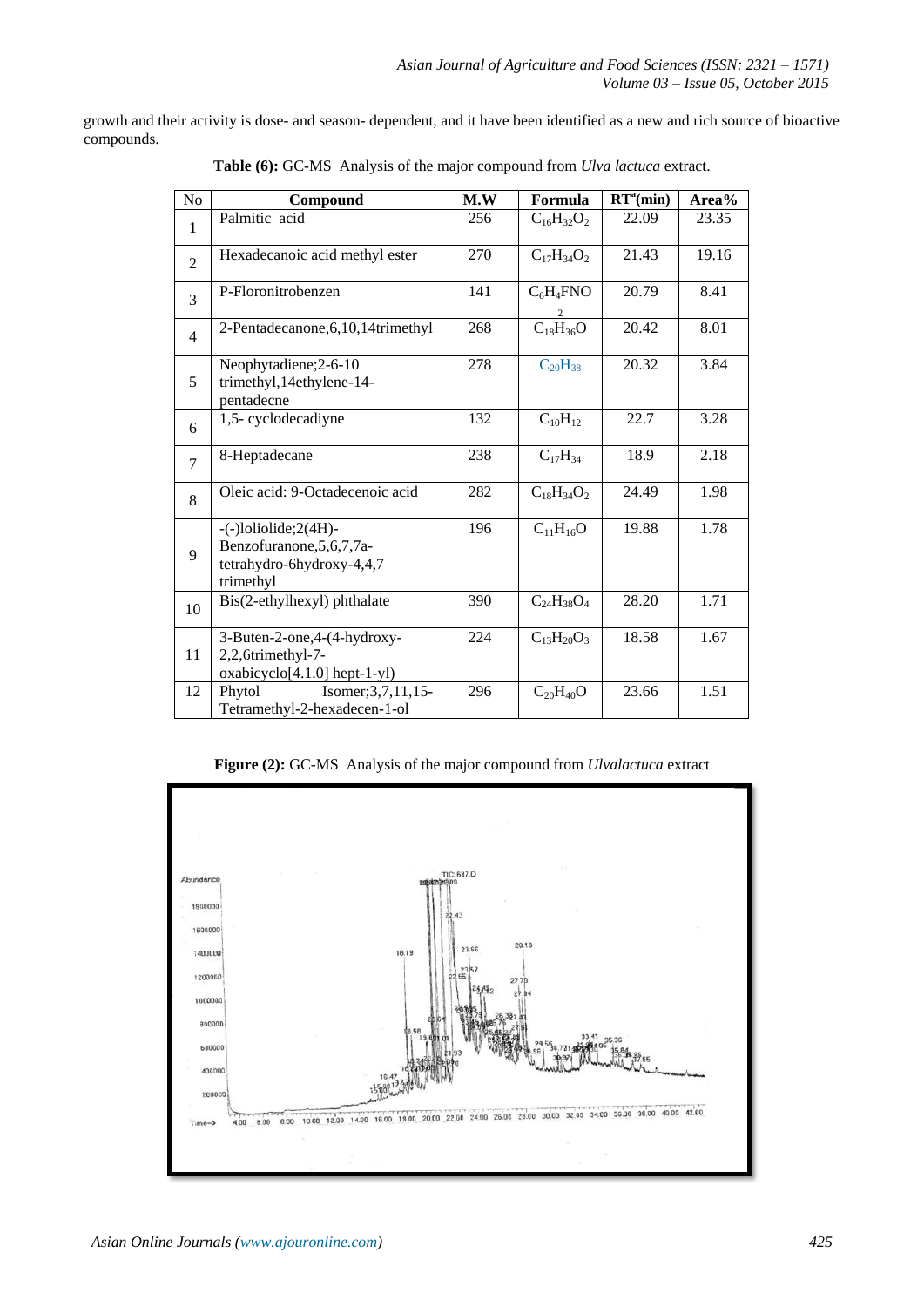#### **4. REFERENCES**

- [1] Mohana, D. C., Prasad, P., Vijaykumar, V., and Raveesha, K. A. (2011). Plant extracts effect on Seed-borne pathogenic fungi from seeds of paddy grown in southern India. *Journal of Plant Protectection Research,* **51**(2): 101-106.
- [2] Demirel, Z., Yilmaz-Koz, F., Karabay-Yavasoglu, U., Ozdemir, G., and Sukatar, A. (2009). Antimicrobial and antioxidant activity of brown algae from the Aegean Sea. Journal of Serbian Chemical Society,74 (6): 619-628.
- [3] Jiménez, E., Dorta, F., Medina, C., Ramírez, C., Ramírez, I. and Cortés, H. (2011) Anti-Phytopathogenic Activities of Macro-Algae Extracts. Mar.Drug 9:739-756.
- [4] Mayer, A. M. S., Rodríguez, A. D., Taglialatela-Scafati, O. and Fusetani, N. (2013). Marine Pharmacology in 2009– 2011: Marine Compounds with Antibacterial, Antidiabetic, Antifungal, Anti-Inflammatory, Antiprotozoal, Antituberculosis, and Antiviral Activities; Affecting the Immune and Nervous Systems, and other Miscellaneous Mechanisms of Action. Marine Drugs. 11, 2510 – 2573.
- [6] Chandía, N. P., and Matsuhiro, B. (2008). Characterization of a fucoidan from *Lessonia vadosa* (Phaeophyta) and its anticoagulant and elicitor properties. Int. J. Biol. Macromol. 42, 235–240.
- [7] Chakraborty, K., Lipton, A. P., Paulraj, R., Chakraborty, R. D. (2010a) Guaiane sesquiterpenes from seaweed *Ulva fasciata Delile* and their antibacterial properties. Eur J Med Chem 45: 2237-2244.
- [8]Samanta, S. (2011). Activity of selected Algal Extracts against two fungal pathogens of Tea: Pestalotiopsis theae and Hypoxylon serepens. M. Sc. Thesis, Faculty of engineering and Technology. Srm University.
- [9] Kamble, S. M., Rokde, A. U., and Ashok M. Chavan, A. M. (2012). Antifungal activity of algal extracts against plant pathogenic fungi. International Multidisciplinary Research Journal. 2(3):23-24.
- [10] Ambika, S. and Sujatha, K. (2014). Comparative studies on brown, red and green alga seaweed extracts for their antifungal activity against *Fusarium oxysporum f.sp. udum* in Pigeon pea var. CO (Rg)7 (*Cajanus cajan (L*.) Mills.). Journal of Biopesticides. 7(2):167-176.
- [11] Ambika, S. Sujatha, K. (2015). Antifungal activity of aqueous and ethanol extracts of seaweeds against sugarcane red rot pathogen (*Colletotrichum falcatum*). Scientific Research and Essays. Vol. 10(6), pp. 232-235.
- [12] Kong, F., Mao, Y., Cui, F., Zhang, X. and Gao, Z. (2011) Morphology and Molecular Identification of Ulva Forming Green Tides in Qingdao China. J Ocean University of China 10: 73-79.
- [13] Amsler, C. D., (2008) Algal Chemical Ecology. Springer, USA.
- [14] Chakraborty, K., Lipton, A.P., Paulraj, R., Viajayan, K. K. (2010b) Antibacterial labdane diterpenoids of *Ulva fasciata Delile* from south western coast of the Indian Peninsula. Food Chem 119: 1399-1408.
- [15] Gamal, A. E., (2010). Biological importance of marine algae. Saudi Pharma J, 18: 1-25.
- [16] Messyasz, B. and Rybak, A. (2010) Abiotic factors affecting the development of *Ulva sp*. (Ulvophyceae, Chlorophyta) in freshwater ecosystems. Aquat Ecol 45: 75-87.
- [17] Awad, N. E. (2000) Biologically Active Steroid from the Green Alga Ulva lactuca. Phytother Res 14: 641-643.
- [18] Flodin, C. and Whitfield, F. B. (1999) 4-Hydroxybenzoic acid: a likely precursor of 2,4,6-tribromophenol in *Ulva lactuca*. Phytochem 51: 249-255.
- [19] Abou-ElWafa G. M. (2005). M. Sc. Thesis, Faculty of Science, Mansoura University, Mansoura (Egypt).
- [20] Hassan, S. and Ghareib, H. (2009) Bioactivity of *Ulva lactuca L*. acetone extract on germination and growth of lettuce and tomato plants. African Journal of Biotechnology Vol. 8 (16), pp. 3832-3838.
- [21] Flora, G. and Rani, S. M. V. (2012). An approach towards control of blast by foliar application of seaweed concentrate. Science Research Reporter 2(3): 213-217.
- [22] Zambonelli, A., Zechini D`Aulerio, A., Bianchi, A. and Albasini, A. (1996): Effects of essential oils on phytopathogenic fungi *in vitro*. J. Phytopathology 144, 491-494.
- [23] Harlapur, S. I., Kulkarni, M. S., Wali, M. C., and Srikantkulkarni, H. (2007). Evaluation of plant extracts, bio-agents and fungicides against *Exserohilum turcicum* causing Turcicum leaf blight of Maize. Journal of Agricultural Science, 20(3):541-544.
- [24] Finney D. J. (1971) Probit analysis, 3rd Edn. Cambridge University Press, Cambridge, UK, pp 1–333.